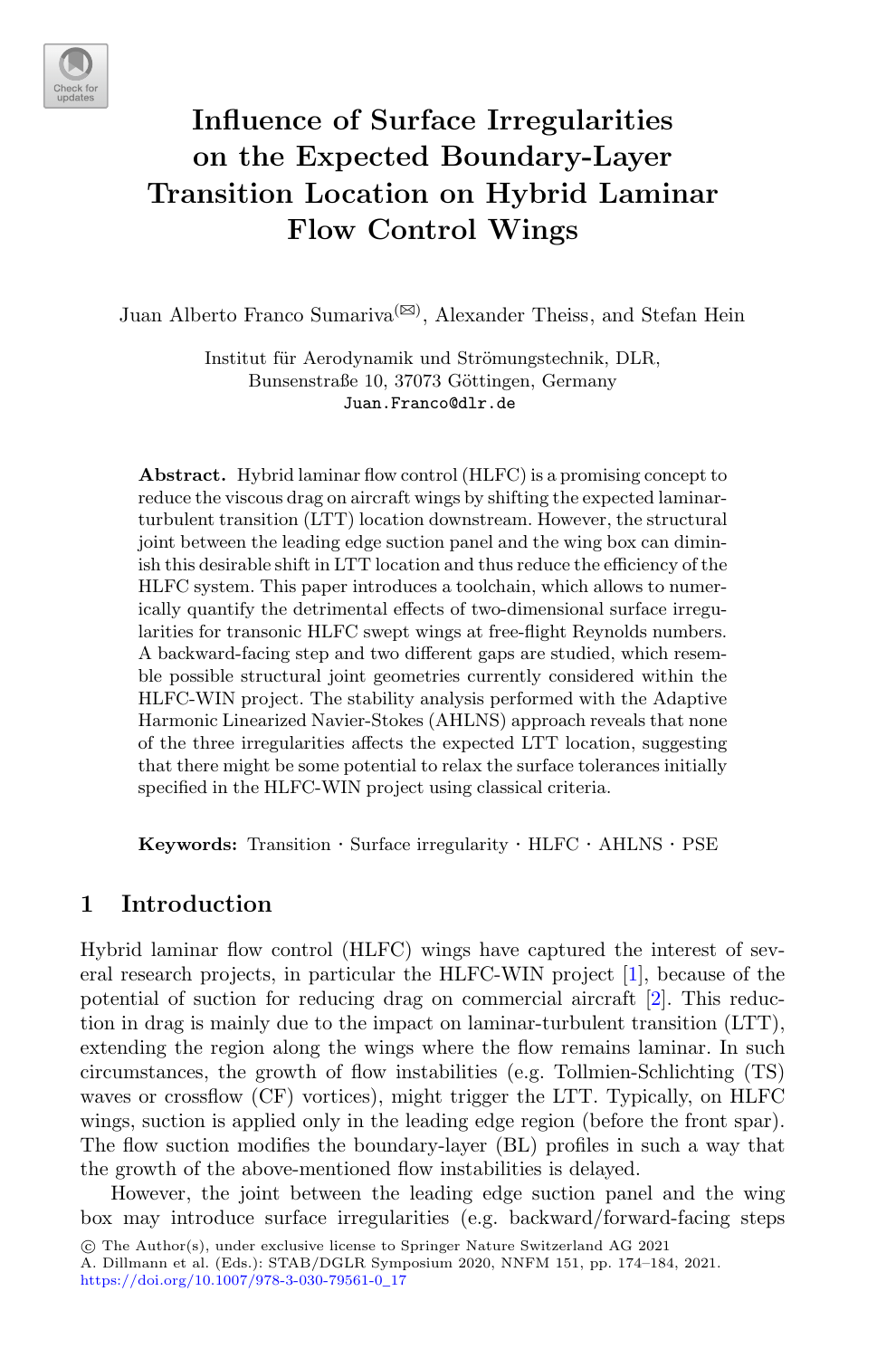(BFS/FFS), gaps, etc.) that might enhance the spatial development of those flow instabilities and, therefore, reduce the potential benefit of the suction system [\[3\]](#page-9-2). For this reason, it is crucial during the design process to quantify the influence of such surface irregularities in terms of BL instability.

Techniques like Parabolized Stability Equations (PSE) [\[4\]](#page-9-3) are not suited for BL instability analysis in the vicinity of those surface irregularities: its formulation assumes that streamwise variations of base flow and disturbances quantities are small (with respect to surface-normal variations). On the other hand, approaches like Linearized Navier-Stokes (LNS), Harmonic LNS (HLNS), and Direct Numerical Simulation (DNS) do not impose any assumption regarding the nature of the convective instabilities in streamwise direction. This fact implies that the required numerical resources increase significantly. Alternatively, the Adaptive Harmonic LNS (AHLNS) equations [\[5](#page-9-4)] can also handle these large streamwise gradients using a fully-elliptic system of equations (similar to DNS). In contrast, the AHLNS formulation assumes a *wave-like* character of the instabilities (as in PSE), leading to a significant reduction in the number of streamwise grid points required compared with LNS, HLNS, or DNS computations.

Alternatively to the above described numerical approaches, it is very common in the industry to use the criteria defined in the work of Nenni and Gluyas  $[6]$ , who gave a critical Reynolds number for certain types of surface irregularities, based on incoming flow conditions and geometrical dimensions of the surface irregularity only. The criteria were established for a particular flow condition and airfoil geometry (The X21-wing). Therefore, although the use of the Nenni and Gluyas criteria provides a rapid estimation of the maximum allowable dimensions for a surface irregularity, the range of validity of such estimation is very limited.

The present paper provides a systematic procedure for the study of the effect of 2D surface irregularities (in particular, a BFS and two different gaps) on the expected LTT location for HLFC wings at transonic flow conditions using the recently developed AHLNS approach. To the authors' knowledge, there is no similar work published from numerical computations.

# **2 Methodology**

This section outlines the numerical methods used to obtain the steady laminar base flow and the BL instability characteristics affected by different surface irregularities located at the joint between the leading edge suction panel and the wing box on an HLFC wing.

#### **2.1 Reference Design and Base Flow Computation**

The original fully three-dimensional (3D) wing geometry corresponds to a design used in the HLFC-WIN project [\[1](#page-9-0)] equipped with a leading edge suction panel that reaches up to about 20% of the chord on the upper side of the wing. The base flow has been obtained numerically using the DLR TAU code, a compressible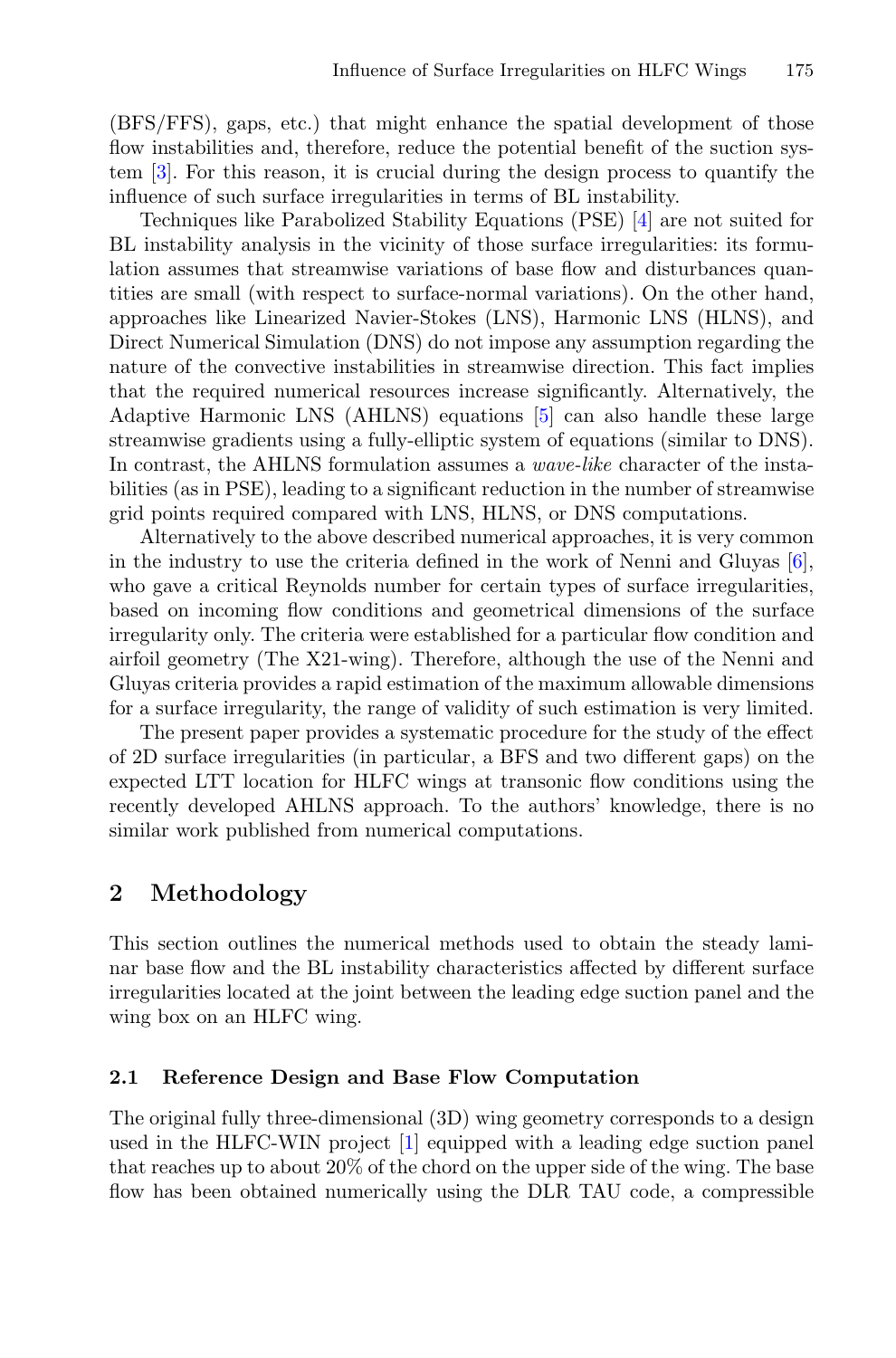unstructured and Reynolds-averaged Navier-Stokes code for external flows [\[10](#page-10-0)] and was kindly made available by Martin Kruse (DLR).

Above reference flow for the nominally smooth 3D wing geometry with suction had been computed using the following approach. First, a TAU simulation was performed for a wing surface without any prescribed suction rates on the suction panel. However, the impact of the suctioned BL flow was considered within the employed transition prediction toolchain. Based on the TAUcomputed pressure distribution without suction, a laminar base flow including suction was generated with the BL code COCO [\[7\]](#page-9-6) for several line-in-flight cuts. Subsequently, the growth of TS waves and CF vortices was investigated utilizing the local incompressible stability theory within the LILO code [\[8\]](#page-9-7) and the transition location prescribed in the TAU computations was iteratively updated based on N-factor results using the  $N_{CF}$ - $N_{TS}$  transition prediction strategy.

The described procedure (coupling of TAU+COCO+LILO) is, however, not suited to study the impact of surface imperfections on the growth of BL instabilities since no laminar base flows can be generated with the BL code COCO including surface irregularities like steps and gaps. Furthermore, the surface imperfections induce streamwise gradients into the flow, which are not considered in the local stability theory. For this reason, the base flow computation including surface irregularity and suction is completely performed with the TAU code, and the BL stability properties are investigated according to the compressible nonlocal theory employing the PSE/AHLNS framework, which is briefly outlined in Sect. [2.4.](#page-4-0)

Moreover, the computational demands for the entire 3D flow field simulation, including the joint between the leading edge suction panel and the wing box, are excessively high. In order to ease the computational effort and thus study various joint geometries and assess their impact on the BL instability characteristics, the flow field of the original 3D wing at a selected line-in-flight cut is approximated by an infinite swept-wing 2.5D flow with similar BL properties.

## <span id="page-2-0"></span>**2.2 Infinite Swept-Wing Approximation**

The selected line-in-flight cut is located at around 2/3 of the wingspan because this section has the most conical flow condition compared to other spanwise cuts. To ensure that the BL and instability characteristics in the selected cut are comparable to the original 3D flow field, the same toolchain is utilized as for the reference case without surface irregularity (i.e. BL computation including suction based on the pressure distribution obtained from a TAU simulation without suction, and subsequent incompressible, local instability analysis using LILO together with the  $N_{CF}$ - $N_{TS}$  transition prediction strategy).

The reference pressure distribution is approximated in a parameter study in which the freestream Mach number  $Ma_{\infty}$ , the angle of attack  $\alpha$ , and the sideslip angle  $\gamma$  were varied in the 2.5D computation. In contrast, the airfoil geometry and suction distribution remained unchanged. Moreover, the transition location predicted for the 3D reference configuration in the selected slice  $(x_{tr}/c \approx 0.54)$ is also prescribed as the transition location in the 2.5D TAU simulation.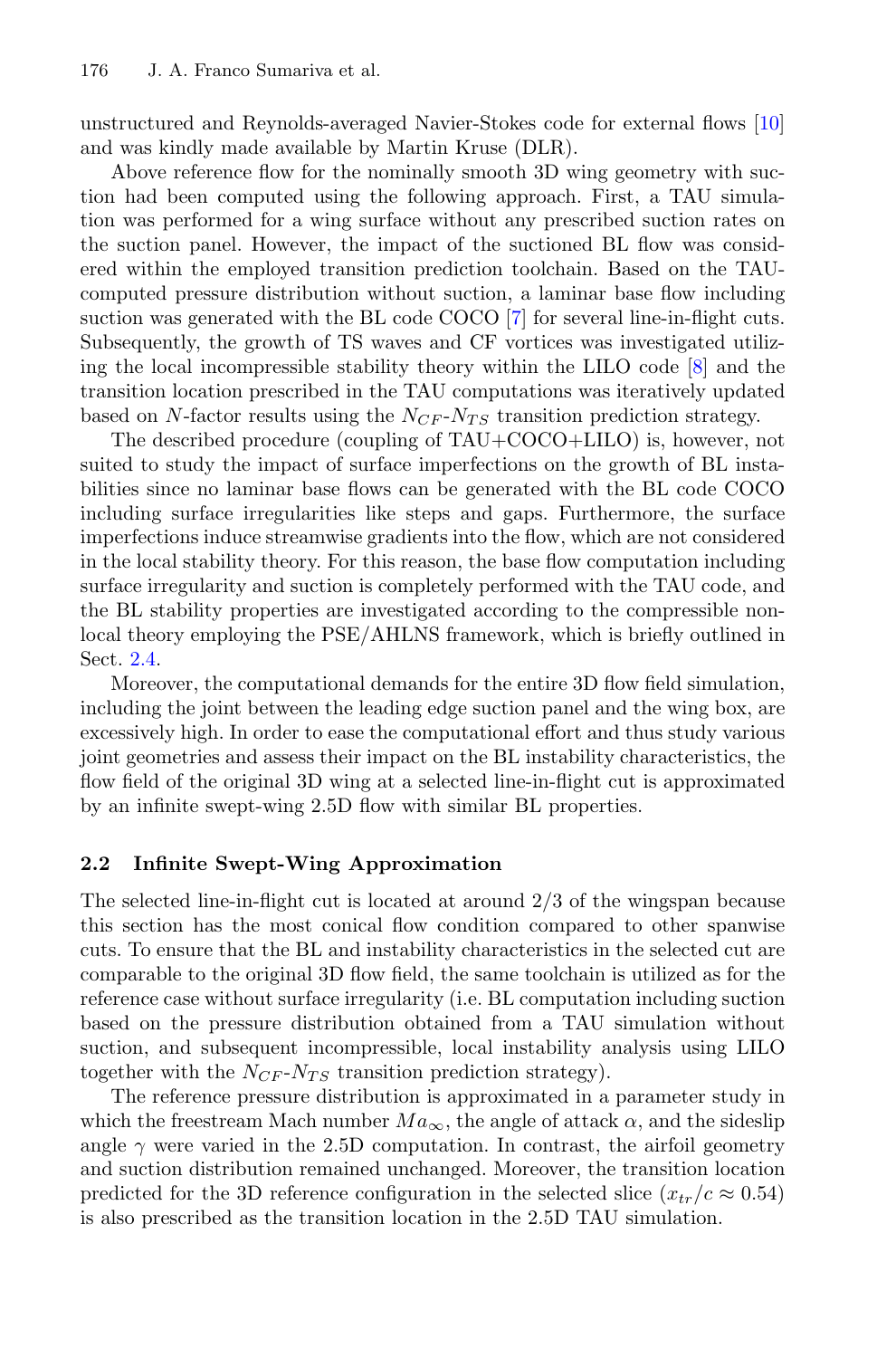The parameter combination that best approximates both the pressure distribution and the spatial evolution of the convective instabilities is  $\alpha = 2.6°$ .  $Ma_{\infty} = 0.78$ , and  $\gamma = 14^{\circ}$  (see Fig. [1\)](#page-3-0).

The depicted N-factor curves in Fig. [1b](#page-3-0) are envelopes of n-factor curves representing different frequencies at a zero-degree wave angle (TS) or various total wavelengths at zero frequency (CF). The *n*-factor is a measure of the accumulated growth of a disturbance and is defined as  $n(x) = ln(A(x)/A_0)$ , where  $A_0$ denotes the maximum amplitude, in the wall-normal direction, of the streamwise velocity component of the corresponding instability mode at the streamwise position where the disturbance starts to grow. The n-factor is set to zero if, during the calculation, the value of A becomes smaller than  $A_0$ .

Note that the CF instability is not amplified in the 2.5D flow field. However, in the 3D reference case at the joint location and the subsequent chord section, the TS waves are most amplified and likely to dominate the transition scenario in the selected line-in-flight cut. Therefore, in the present study, the instability analysis solely focuses on the spatial development of TS waves.



<span id="page-3-0"></span>**Fig. 1.** Comparison of the original 3D flow solution at the selected line-in-flight cut with the approximated 2.5D solution in terms of (a) pressure distribution and (b) instability results. The vertical grey line represents the joint position, while the black dashed line indicates the prescribed LTT location in the base flow TAU computations. The 3D reference data have been provided by Martin Kruse (DLR).

#### **2.3 Surface Irregularity**

Once the infinite swept-wing 2.5D flow is defined (see Sect. [2.2\)](#page-2-0), it is feasible to incorporate the joint geometry into the two-dimensional (2D) airfoil shape. DLR's structured grid generator MEGACADS [\[11](#page-10-1)] is used for this task. Three examples of irregularities are considered for representing the 2D geometry of the joint between the leading edge suction panel and the wing box. The BFS and the two gaps of different width resemble possible structural joint concepts currently considered within the HLFC-WIN project, and the choice of their geometrical dimensions was motivated by simple criteria similar to the classical Nenni and Gluyas criteria. Their actual geometrical characteristics are given in Table [1.](#page-4-1)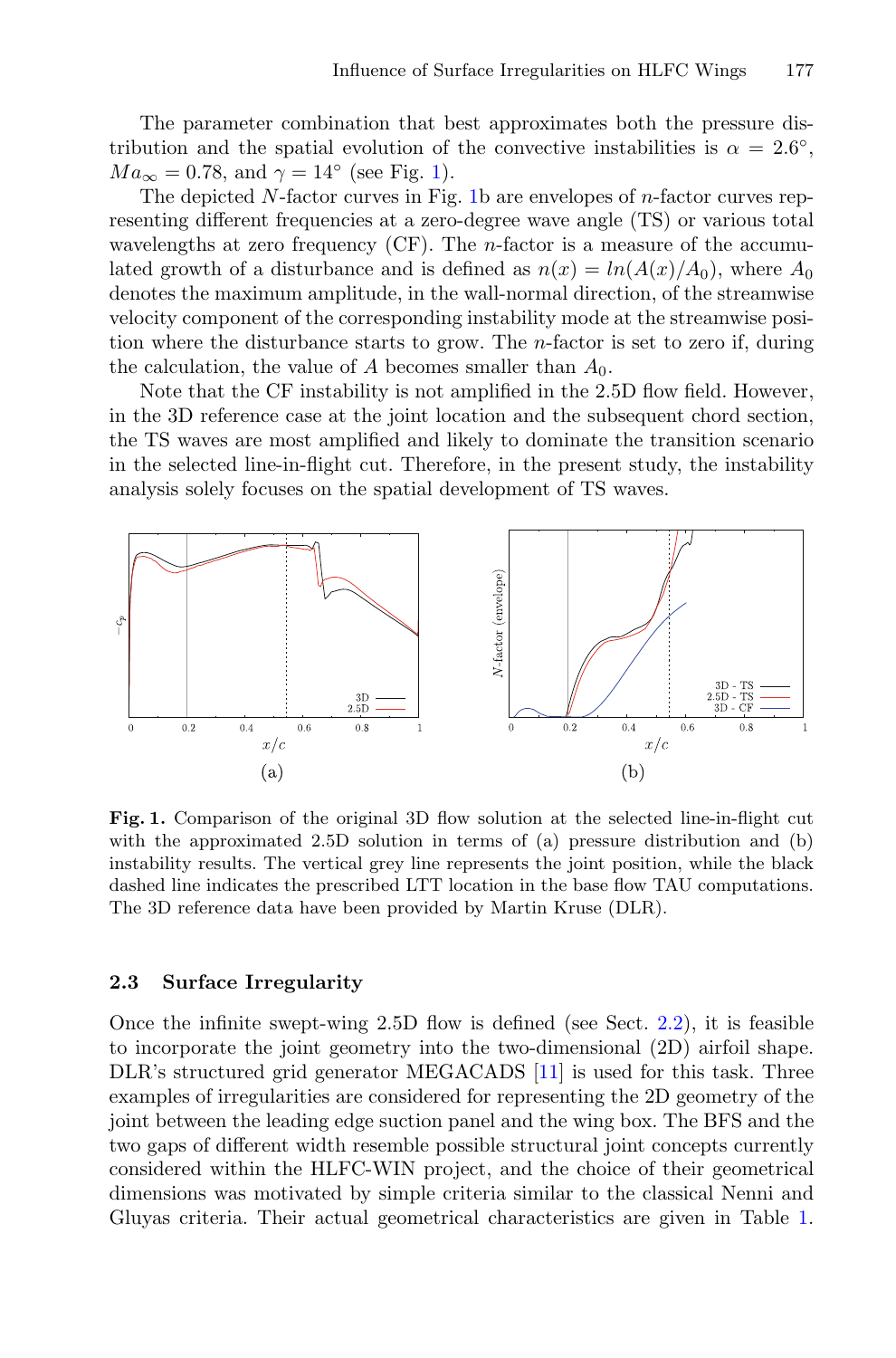The geometrical shape is shown in the flow field visualizations in Fig. [2.](#page-6-0) The position of the surface irregularities is fixed to 20% of the chord for all cases considered.

## <span id="page-4-0"></span>**2.4 Instability Analysis**

The Adaptive Harmonic Linearized Navier-Stokes (AHLNS) approach [\[5\]](#page-9-4), in combination with the Parabolized Stability equations (PSE) [\[4](#page-9-3)], offers the most efficient way to compute the effect of surface irregularities on the spatial development of convective instabilities, e.g. TS waves and CF vortices, in terms of n-factor curves. The PSE are applied far from the location of the surface irregularity, where the streamwise variations of the base flow quantities remain small (w.r.t. wall-normal gradients). The AHLNS methodology is used in the vicinity of the irregularity, where the assumption of small variations in streamwise direction of the base flow variables is no longer valid. The efficiency of the AHLNS approach, in comparison with other standard methodologies as HLNS or DNS, lies in the *wave-like* character assumed for describing the convective instabilities, in a similar fashion as PSE. This assumption significantly reduces the number of streamwise grid points required in comparison with DNS computations [\[5\]](#page-9-4), allowing parametric studies for transonic wings at high Reynolds numbers. An example of the combination of PSE and AHLNS for a parametric study of the effect of a surface irregularity in a compressible flow at a high Reynolds number can be found in the work of Franco et al. [\[9\]](#page-9-8).

# **3 Results**

#### <span id="page-4-2"></span>**3.1 Base Flow Computations**

Figure [2](#page-6-0) shows the contours of Mach number and two-dimensional streamlines for the three joints chosen. Figure [3](#page-7-0) displays the non-dimensional pressure distribution  $p_{wall}$  along the airfoil's suction side for all cases studied here. Moreover, the pressure distribution for the clean configuration (label *"No irregularity"*) has been included as reference. The pressure is made non-dimensional by twice the incoming dynamic pressure, i.e.  $\rho_{\infty} (U_{\infty})^2$ .

The presence of the backward-facing step introduces an elongated recirculation bubble (see Fig. [2a](#page-6-0)) with an extension in streamwise direction significantly

<span id="page-4-1"></span>

| Name $\vert$ Type |                                          | Depth $\lfloor \text{mm} \rfloor$ Width $\lfloor \text{mm} \rfloor$ |                          |
|-------------------|------------------------------------------|---------------------------------------------------------------------|--------------------------|
| <b>BFS</b>        | Backward-facing step $\vert 0.2 \rangle$ |                                                                     | $\overline{\phantom{a}}$ |
| Gap 1 Gap         |                                          | 0.8                                                                 |                          |
| Gap 2 Gap         |                                          | 0.8                                                                 |                          |

**Table 1.** Surface irregularities (joint geometry) considered in the present work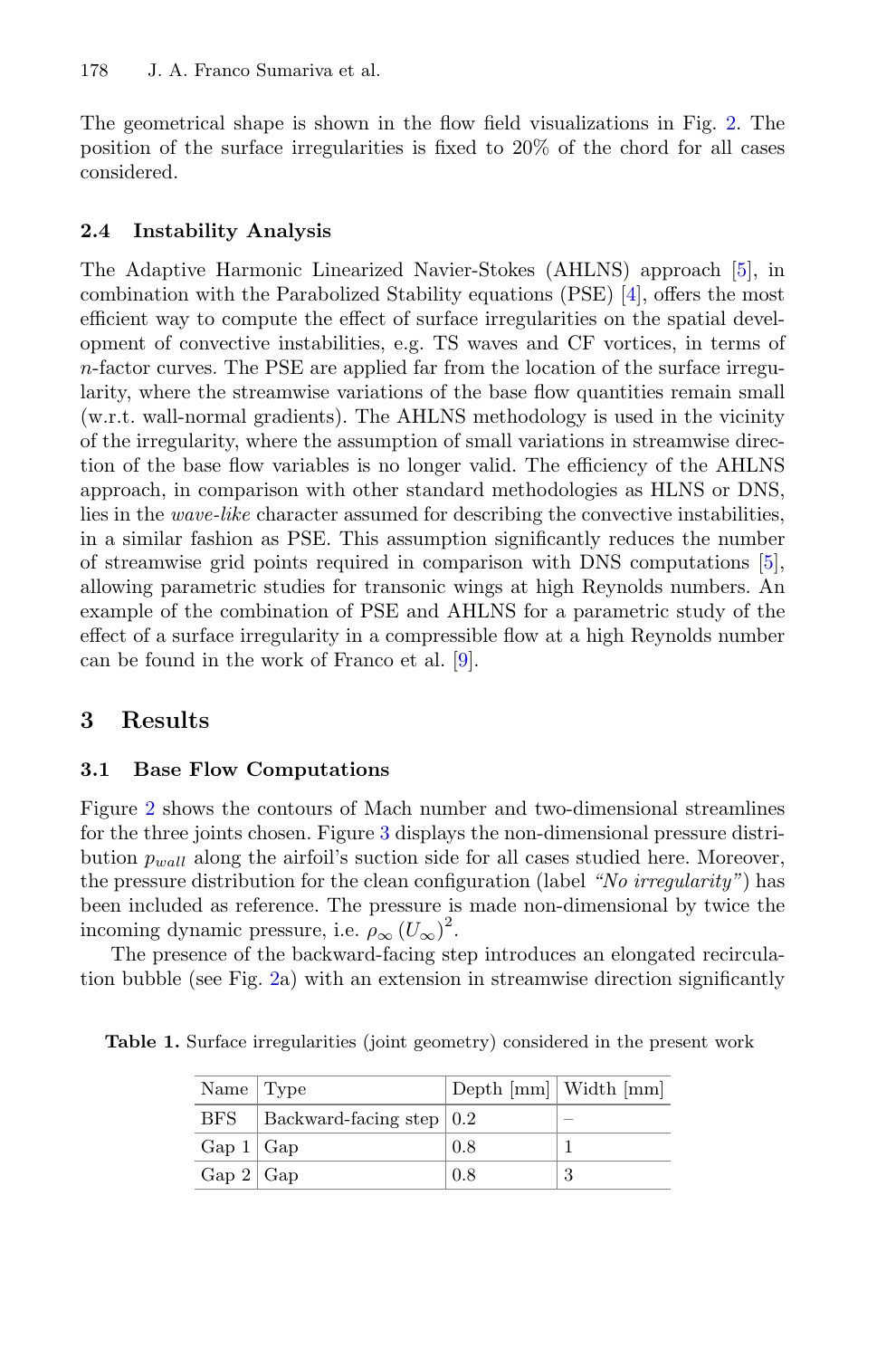larger than the step height. Regarding the pressure distribution at the wall  $p_{wall}$ (Fig. [3\)](#page-7-0), the existence of the BFS is substantially more influential than any of the other two irregularities. Clearly, the pressure distribution for the BFS case deviates from the clean configuration in a much larger extension than the other two gaps considered here. This fact suggests that the BFS might affect the spatial development of the incoming TS waves more significantly than the two gap cases.

On the other hand, it is interesting to notice that the recirculation flow due to the presence of a gap (see Figs. [2b](#page-6-0) and [2c](#page-6-0)) does not deflect significantly the streamlines coming upstream of the gap. This fact is confirmed by checking the pressure distribution at the wall  $p_{wall}$  (Fig. [3\)](#page-7-0) for both gap cases. The pressure distribution deviates from the clean configuration case only in the close vicinity of the gap location. It is also important to mention the peak in the pressure distribution that appears at the location of each gap. They represent the rapid changes in streamwise direction of the base flow magnitudes provoked by the geometry of the gap and justify the necessity of using the AHLNS approach for the subsequent stability analysis (as it was explained in Sect. [2.4\)](#page-4-0).

#### **3.2** *N***-Factor Curves**

A preliminary instability analysis study (not included in the present paper) for the 2.5D clean configuration (i.e. no geometrical joint incorporated into the shape of the airfoil) was done using the PSE code NOLOT [\[4\]](#page-9-3) for TS instabilities. This study indicated that the most relevant n-factor curves (each one obtained for a particular spanwise wavenumber  $\beta$  and frequency f) were found in the parametric space  $\beta \in [200-400] \text{ m}^{-1}$  and  $f \in [1000-6000] \text{ Hz}.$ 

The N-factor curve, envelope of all particular n-factor curves computed in the above defined parametric space  $(\beta, f)$ , is depicted in Fig. [4](#page-7-1) with the label *No irregularity* for the case where the joint does not introduce any surface irregularity. The small increase present for the *No irregularity* case at  $x/c \approx 0.20$ is due to the sudden change in boundary conditions for the base flow: from a given suction flow rate at the leading-edge suction panel to a zero-flow rate at the wing box. In the same plot, the N-factor curves for the three joint geometries considered in this study are also included. Clearly, the BFS is the surface irregularity that introduces a larger distortion in the spatial development of the incoming TS waves. This result agrees with the explanation provided for the base flow in Sect. [3.1.](#page-4-2) However, in the proximity where the transition was fixed for the steady base flow computations (i.e.  $x/c \approx 0.54$ , see Sect. [2.2\)](#page-2-0), the amplification curves for the BFS and the clean configuration tend to collapse. This result might imply that the BFS considered here does not change the expected transition location significantly (with respect to the expected LTT location of the clean configuration).

For the two gap cases (Gap 1 and Gap 2), their influence on the incoming TS waves is manifestly smaller than for the BFS case. For the Gap 1, the N-factor envelope curve almost overlaps with the amplification curve of the clean configuration along the whole profile. Therefore, it can be concluded that, in terms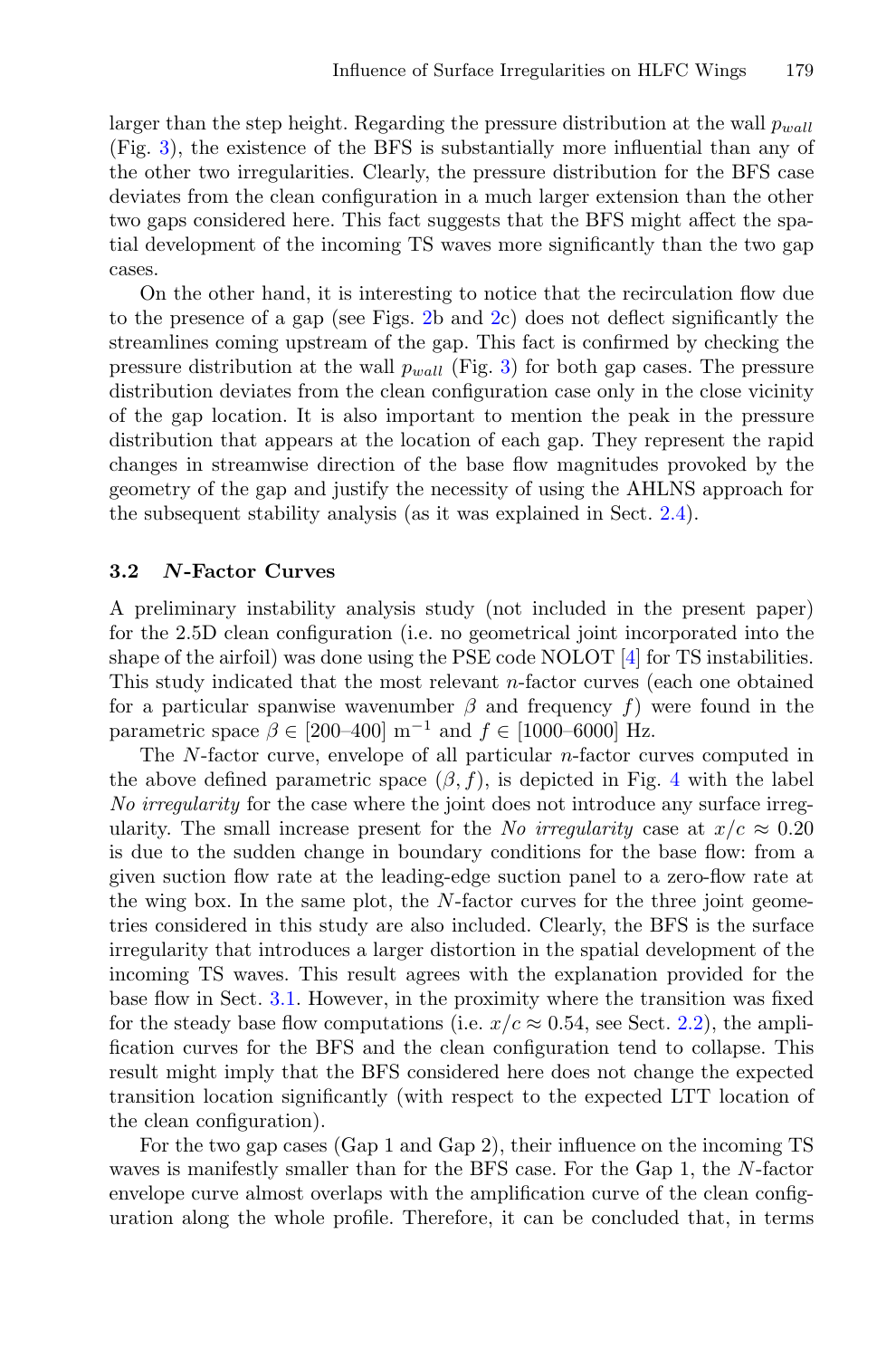

<span id="page-6-0"></span>**Fig. 2.** Steady laminar base flow results. Mach number contours and two-dimensional streamlines for cases (a) BFS; (b) Gap 1; (c) Gap 2.

of stability analysis, the presence of such irregularity is negligible. For the Gap 2, although its width is three times larger than the Gap 1 width, the situation is similar. The N-factor envelope curve deviates from the clean configuration case only in a very small region downstream of the gap location and, after that, both amplification curves coincide. Consequently, it can also be stated that the influence of Gap 2, in terms of expected transition location, is not significant.

Finally, Fig. [5](#page-8-0) shows the spatial evolution of an incoming TS wave of frequency  $f = 2000$  Hz and spanwise wavenumber  $\beta = 200$  m<sup>-1</sup> passing along the Gap 2 case. The body-attached coordinates are defined as: s represents the arclength along the airfoil surface (with origin at the leading edge), and  $\eta$  holds for the surface-normal coordinate. For this particular instability, the streamwise wave length is about 6 cm, while the gap width for the surface irregularity is 3 mm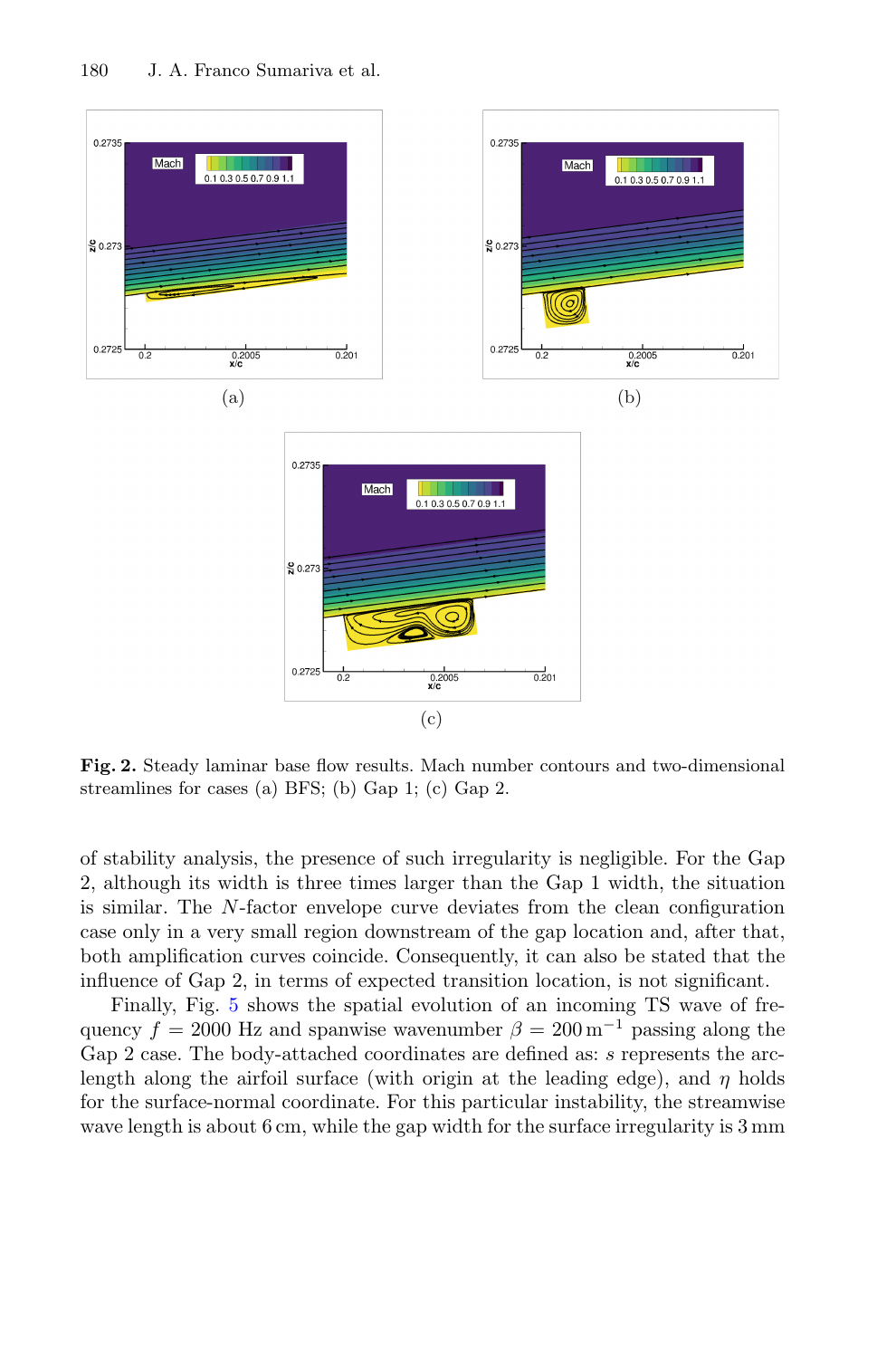

<span id="page-7-0"></span>**Fig. 3.** Steady laminar base flow results. Non-dimensional pressure distribution at the wall  $p_{wall}$ . The vertical grey line represents the location of the joint between the leading edge suction panel and the wing box.



<span id="page-7-1"></span>**Fig. 4.** N-factor envelope curves for all joints considered in the present work. The clean configuration (*No irregularity*) has been included as reference. The vertical grey line represents the location of the joint between the leading edge suction panel and the wing box. The vertical black dashed line indicates the prescribed LTT location in the base flow TAU computations.

(see Table [1\)](#page-4-1). This large difference in streamwise length scales between surface irregularity and instability mode also helps to understand the small influence of the two gap cases considered regarding the expected transition location.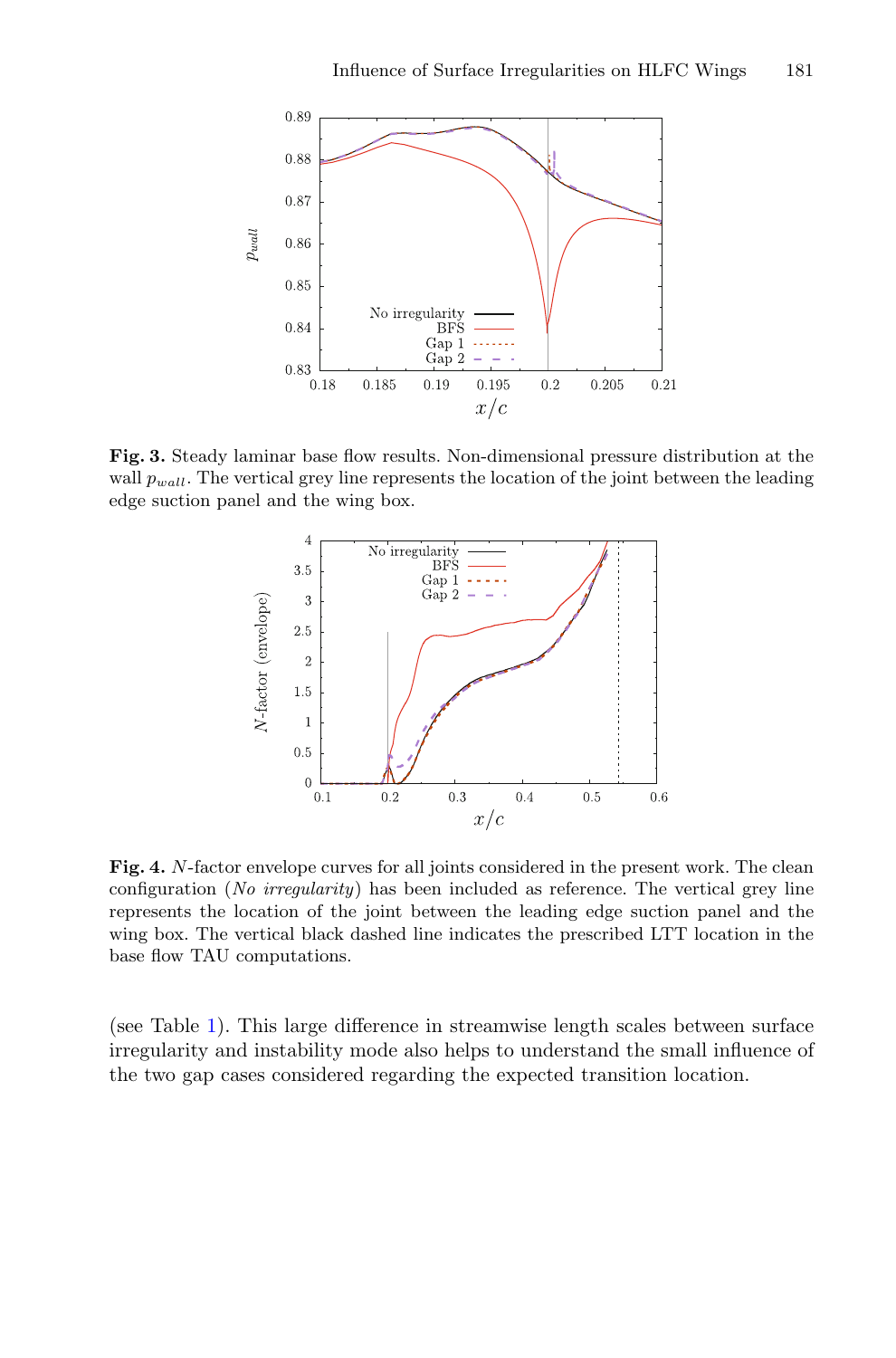

<span id="page-8-0"></span>**Fig. 5.** Real part of the streamwise velocity disturbance  $\tilde{u}$  for an incoming TS wave of frequency  $f = 2000$  Hz and spanwise wavenumber  $\beta = 200 \,\mathrm{m}^{-1}$  at an arbitrary instant of time for the Gap 2 case. Body-attached coordinates  $(s, \eta)$  [axes are not to scale].

## **4 Conclusions**

The effect of different two-dimensional surface irregularities on the expected laminar-turbulent transition location on a realistic HLFC wing has been analyzed by means of the AHLNS methodology for the first time. The combined effect of infinite swept-wing configuration, airfoil geometry, transonic flow conditions, and suction represents a qualitative step forward with respect to previous applications of the AHLNS approach, where only zero-pressure gradient and flatplate configurations were considered. It could be demonstrated that, with the toolchain established within the HLFC-WIN project, it is now possible to take into account the actual laminar flow field and the respective linear stability characteristics when assessing the effect of surface irregularities on laminar-turbulent transition for such configurations, in contrast to the simple criteria of Nenni and Gluyas based on the freestream conditions and a single geometrical dimension only. Thus, after a successful validation against suitable experimental data, the present approach may prove to be much more reliable when used for the specification of surface allowables compared to the simple but much faster classical criteria.

The three surface irregularities studied in the present paper resemble possible structural joint concepts currently considered within the HLFC-WIN project. The choice of their geometrical dimensions was motivated by the maximum tolerances estimated by simple criteria similar to the classical Nenni and Gluyas criteria. For the freestream conditions and suction distribution considered, none of the surface irregularities studied here are expected to have an influence on the transition location. However, the BFS caused a significant rise in the N-factor envelope in the immediate downstream vicinity of the irregularity. Therefore, for flow conditions at which the N-factors at the BFS are higher already, the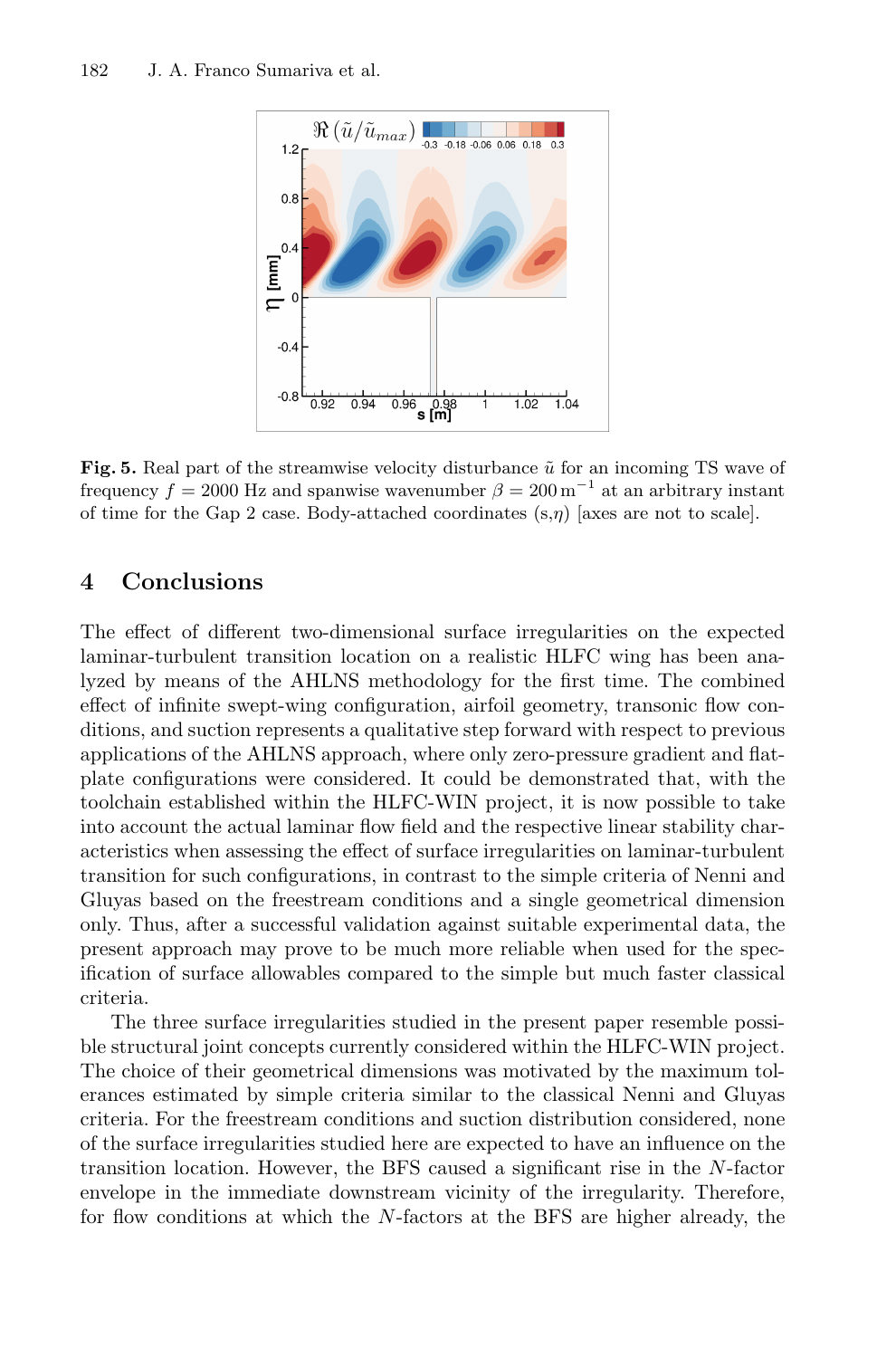situation may be different. Hence, further studies at other flow conditions, other dimensions of the surface irregularities, and other chord positions of the joint should be performed in order to check whether the surface requirements for the present HLFC-WIN configuration can indeed be relaxed compared to the rather challenging constraints that were originally imposed using the simple criteria. Moreover, the AHLNS approach is not limited to ideally sharp rectangular geometries, as it was demonstrated in Franco et al. [\[9\]](#page-9-8), and could also be used e.g. for gap cases with a certain vertical offset between the upstream and downstream edges of the gap. Thus, the present approach can be used to study more realistic joint configurations not covered by the classical criteria for single rectangular FFS/BFS and simple rectangular gaps.

**Acknowledgments.** The authors would like to thank Martin Kruse (DLR) for providing the complete 3D base flow computation of the HLFC wing and the TAU version for the base flow simulations including suction, and Thomas Haase (DLR) for his careful review of our manuscript and his insightful comments. We also acknowledge valuable contributions from all partners of the HLFC-WIN consortium: Aernnova, DLR, Onera, Sonaca and Airbus. This project has received funding from the Clean Sky 2 Joint Undertaking (JU) under grant agreement No. 945583. The JU receives support from the European Union's Horizon 2020 research and innovation programme and the Clean Sky 2 JU members other than the Union. The results, opinions, conclusions, etc. presented in this work are those of the author(s) only and do not necessarily represent the position of the JU; the JU is not responsible for any use made of the information contained herein.

# **References**

- <span id="page-9-0"></span>1. HLFC-WIN project. <https://www.hlfc-win.eu/>
- <span id="page-9-1"></span>2. Reneaux, J.: Overview on drag reduction technologies for civil transport aircraft. In: ECCOMAS (2004)
- <span id="page-9-2"></span>3. Methel, J., Forte, M., Vermeersch, O., Casalis, G.: An experimental study on the effects of two-dimensional positive surface defects on the laminar-turbulent transition of a sucked boundary layer. Exp. Fluids **60**, 94 (2019)
- <span id="page-9-3"></span>4. Hein, S., Bertolotti, F.P., Simen, M., Hanifi, A., Henningson, D.: Linear nonlocal instability analysis - the linear NOLOT code. Internal Report No. DLR IB 223–94 A56 (1995)
- <span id="page-9-4"></span>5. Franco Sumariva, J.A., Hein, S.: Adaptive harmonic linearized Navier-Stokes equations used for boundary-layer instability analysis in the presence of large streamwise gradients. In: AIAA Paper 2018-1548 (2018)
- <span id="page-9-5"></span>6. Nenni, J.P., Gluyas, G.L.: Aerodynamic design and analysis of an LFC surface. Astron. Aeronaut. **4**, 52–57 (1966)
- <span id="page-9-6"></span>7. Schrauf, G.: COCO – a program to compute velocity and temperature profiles for local and nonlocal stability analysis of compressible, conical boundary layers with suction. ZARM Technik report (1998)
- <span id="page-9-7"></span>8. Schrauf, G.: LILO 2.1 user's guide and tutorial. GSSC Technical report 6, originally issued Sep. 2004, modified for Version 2.1 (2006)
- <span id="page-9-8"></span>9. Franco Sumariva, J.A., Hein, S., Valero, E.: On the influence of two-dimensional hump roughness on laminar-turbulent transition. Phys. Fluids **32**, 034102 (2020)